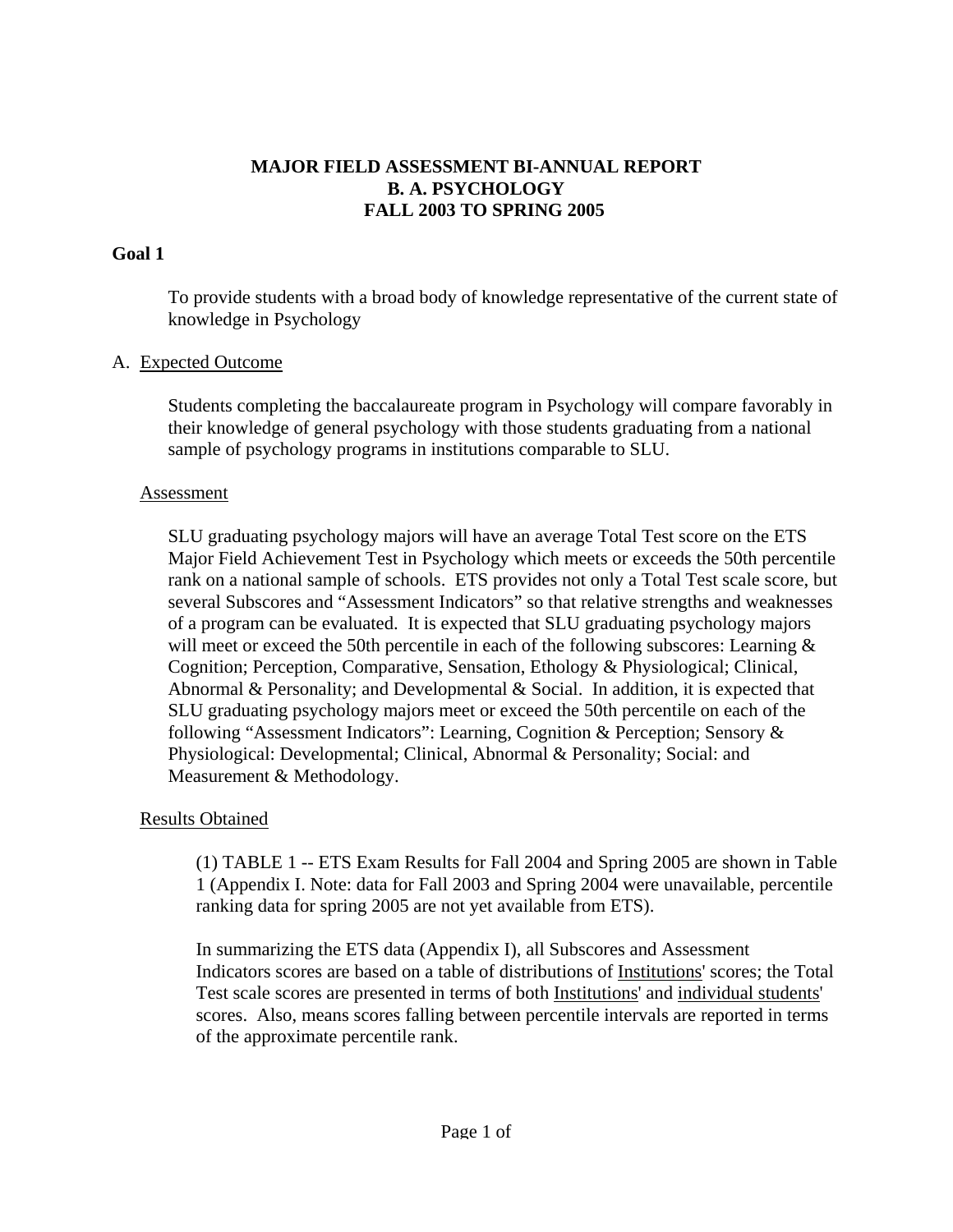With respect to the Total Test scale scores and subscores, the Department did not meet its goals in either semester (50th percentile) whether measured by institutional or individual student data. As can be seen from Table 1, all mean scores fell below the 50th percentile.

## B. Expected Outcome

 Students will have a positive opinion of the degree to which they have been exposed to a broad body of knowledge in Psychology.

### Assessment

 All psychology majors are required to take either Psychology 335. During this time they will take the "Psych 335 Questionnaire" and will rate the Department positively (i.e. above "3.0") in terms of success in exposing them to a broad body of knowledge in Psychology and as this being more important now than when they took their first psychology course.

### Results

See Table 2 in Appendix II: Goal Attainment Framework. From row 8 of the table, it can be seen that every semester tested, nearly 90% or more of students rated the department 3 or better on a 5 point scale when it came to exposing them to a broad body of information relative to the current state of knowledge in Psychology.

## C. Changes in Program

 In 2002 the Psychology Department implemented curriculum changes such that many formerly required courses became electives. While this has allowed us to decrease our total number of hours required for the major it has also reduced the overall exposure of certain subject areas across the student population. For example, we can no longer be assured that all students are gaining a background in topics such as Physiological Psychology, Learning and Conditioning, and Cognitive. Thus, it is not surprising that average scores on these measures have fallen recently. Additionally, from fall 2003 to Spring 2005 the Psychology Department experienced a 30% turnover in personnel and as of yet none of those losses have been replaced by tenure track faculty. Currently, large portions of our curriculum, especially lower division classes are

being

 taught by adjunct, visiting, and part-time instructors, some of whom are recent graduates of our own program. In the future, the department hopes to achieve greater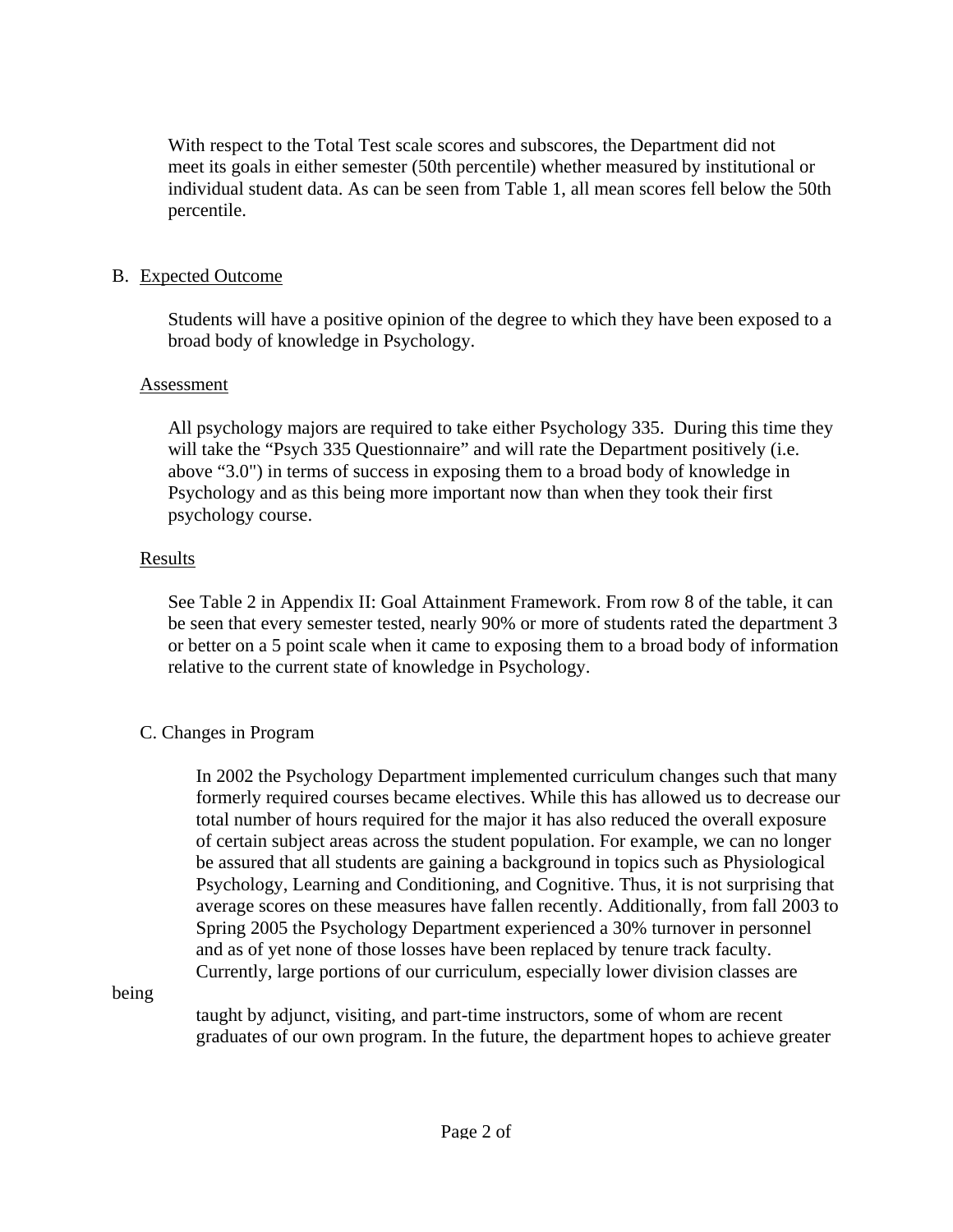stability in faculty leading to stronger academic results. Furthermore, a number of curriculum changes have been added to strengthen the program including: the addition of an honors track, additional prerequisites for some upper division class (e.g. Psyc102 being required for Cognitive Psychology), and allowing students to repeat the research class in order to gain a wider ranger of practical research experience.

# D. Planned Changes

 A number of curriculum changes are in progress or in the planning stages. The Abnormal Psychology class (Psyc422) is currently being moved to the 200 level to allow students to take it earlier in their academic careers. Furthermore, this class will be a required before students will be permitted into the Psyc350 (Clinical

### Psychology)

 class. A new class in Evolutionary Psychology (Psyc373) is being added which will strengthen the department's biological and comparative components. Additionally, a new class in developmental disabilities is in the proposal stage would which further strengthen our clinical and developmental offerings. Finally, while all these changes and new offerings are for the good, none of it is of great consequence unless students' academic performance improves. With this in mind, the department is currently considering changes in graduation requirements such that rather than allowing a Psychology major to graduate with an overall C average in his/her major courses, a minimum grade of C would be required across all major courses.

## **Goal 2**

Foster students' grasp and appreciation of the scientific method in Psychology.

## A. Expected Outcome

 Psychology majors will demonstrate the application of the scientific method to an actual research question.

#### Assessment

 In a required upper level research class (Psyc335), psychology majors will produce a written manuscript of publishable quality from beginning to end that requires the student to be able to conceptualize the targeted phenomenon into scientific research terms, and generate one or more testable hypotheses.

## Results Obtained

(1) The Department has continued and enforced this requirement throughout the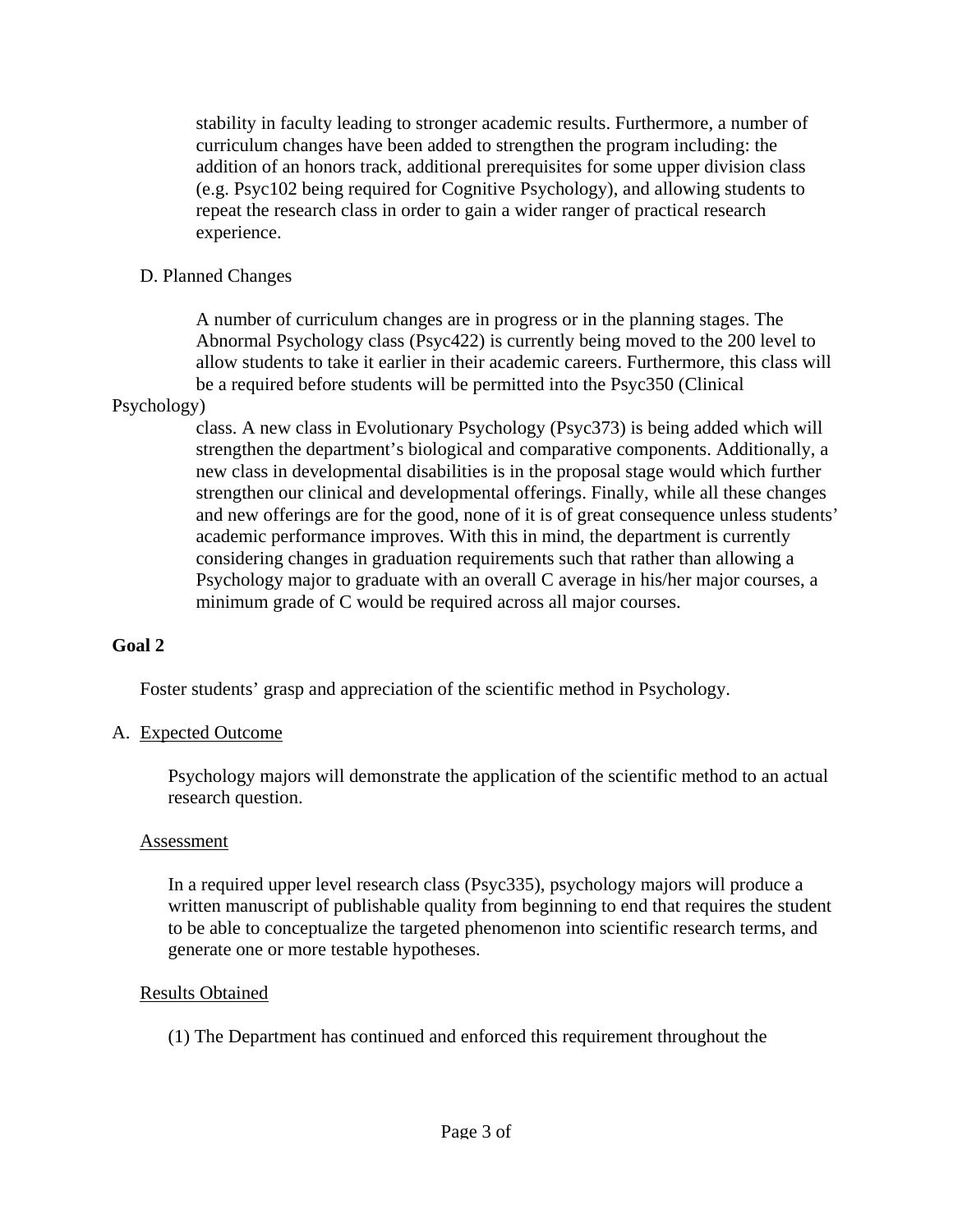current evaluation period. Furthermore, the department has implemented a strict sequential ordering of research methodology courses beginning with Psyc220 (Research Methods), then Psyc221/222 (Statistics and Statistics Lab), and

#### culminating

 with Psyc335 (Psychological Research), a class that requires students to do an actual research project and produce an APA style manuscript of publishable quality.

### B. Expected Outcome

 Students completing the baccalaureate program in Psychology will compare favorably in their knowledge of research methodology with those students graduating from a national sample of psychology programs in institutions comparable to SLU.

### Assessment

 SLU graduating psychology majors will take the ETS Major Field Achievement Test in Psychology and meet or exceed the 50th percentile on the Measurement and Methodology "assessment indicator".

## Result Obtained

 From Table 1, the mean Measurement & Methodology "Assessment Indicator" fell below the  $10<sup>th</sup>$  percentile and did not meet Departmental goal.

## C. Expected Outcome

Psychology majors will feel confident in their abilities to conduct psychological research.

#### Assessment

 Based on the "Psych 335 Questionnaire", at least 80% of those students taking Psychology 335 will rate themselves as being able to demonstrate the following skills with only minimal supervision--collect data, do background research, formulate a set of hypotheses, write up an Introduction section, write up a methods section, graph data, use statistics, write results section, and write discussion section.

#### Results Obtained

 From Table 2 row 10, it can be seen that the Department achieved its goal in one of the four semesters tested (Fall 2003). In two other semesters the goal was nearly achieved as 78% and 76% (Spring 04 and Spring 05 respectively) rated themselves as confident. In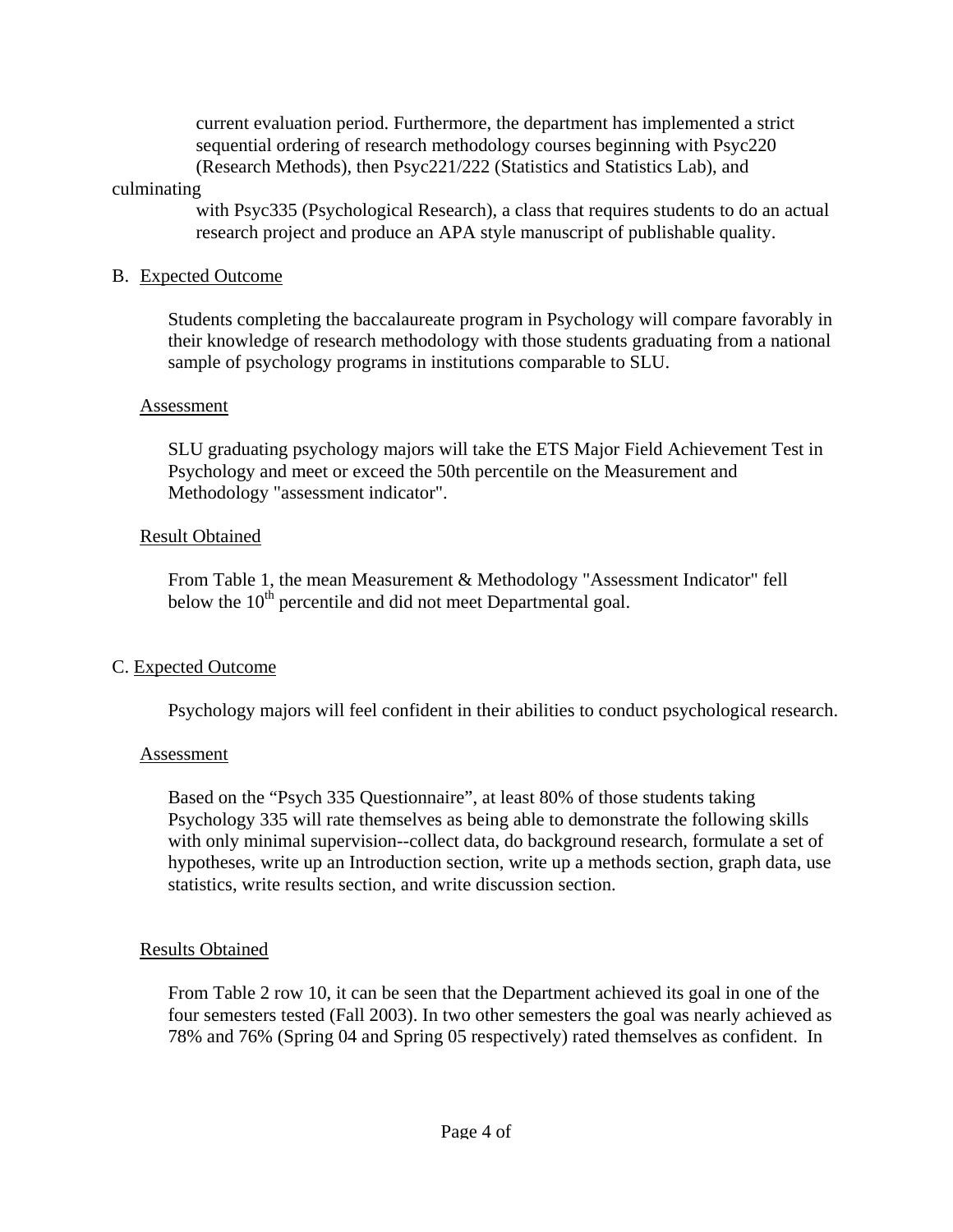the Fall of 2004, however, only 67% rated themselves confident in their abilities falling short of the goal. A clear pattern is evident in the data as students rate themselves highly competent when it comes to such skills as running subjects and collecting data (100% in 3 of the 4 semesters), but are far less confident in their abilities to use advanced statistics and graphically represent results (ranging from 50-22%).

# D. Changes in Program

 The Department continues to require all students to take both Research Methods (Psyc 220) and Statistics and Statistics Lab (Psyc 221, 222). These are traditionally some of the most challenging classes for our students. These skills are once again tapped in the Psychological Research class (Psyc 335) which is also required and can only be taken after Methods and Stats.

# E. Planned Changes

 As mentioned earlier the Department may consider requiring a minimum of C in these required classes rather than allowing students to advance with an average of C across the classes. A new Honors Research (Psyc231H) class is being implemented. This class will encourage honors students to become active in a faculty member's lab as soon as the student has taken the introductory sequence (Psyc101 or Psy117 and Psyc102). This will allow honors students to become acclimated to the research environment early in their academic careers allowing them to hone their research skills well in advance of their required senior thesis project.

# **Goal 3**

 Students graduating with a bachelor's degree in Psychology should desire to and be qualified for graduate study in Behavioral Sciences

## A. Expected Outcome

Psychology majors will feel that they are prepared to attend graduate school.

## Assessment

- a. SLU graduating psychology majors will have an average Total score on the ETS Major Field Achievement Test in Psychology which meets or exceeds the 50th percentile rank on a national sample of schools
- b. On the SLU Exit Survey, students will rate the Department positively. This will be reflected by the fact that the average score on item 39 which reads "How satisfied are you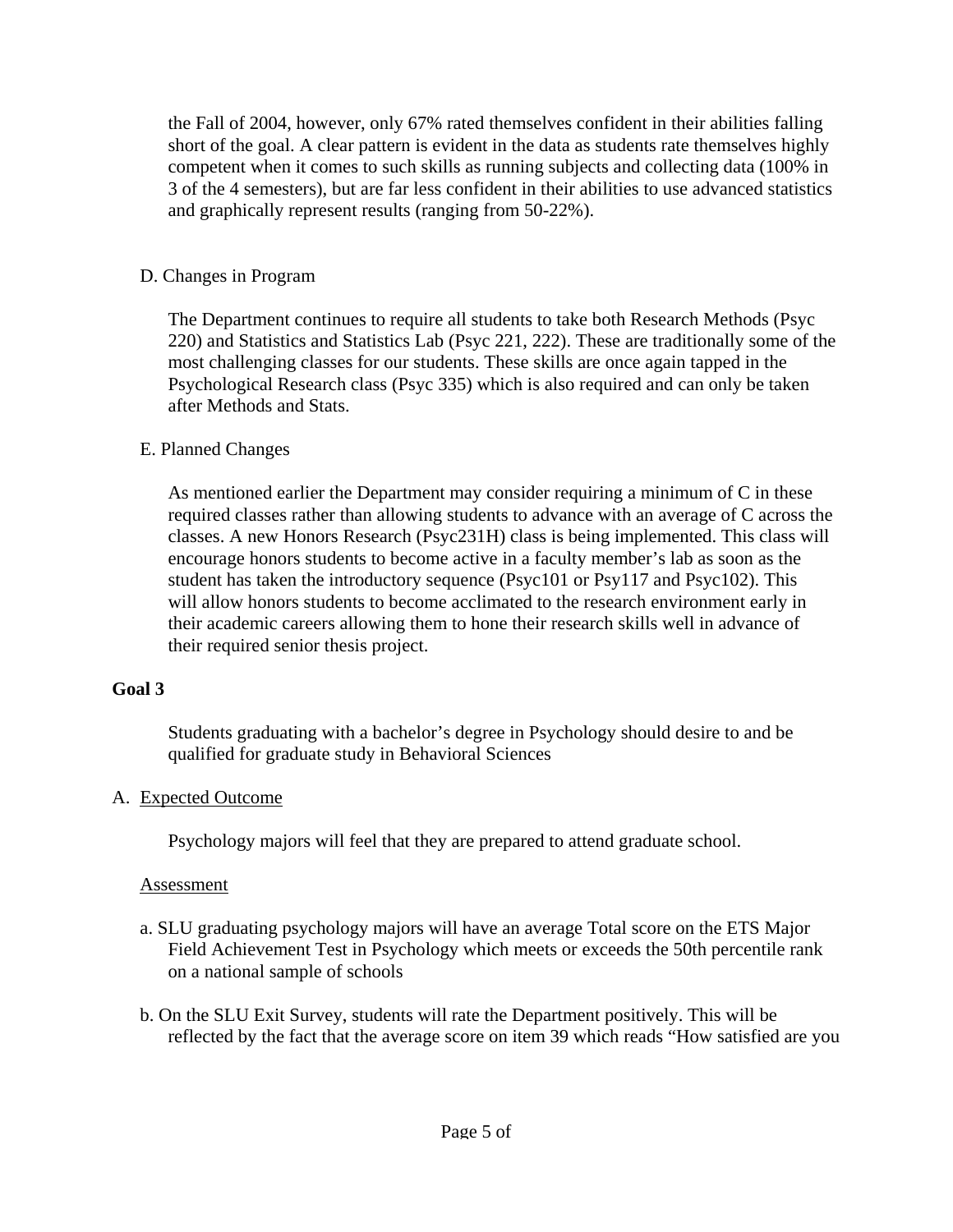with the degree to which the Psychology Department prepares qualified students for advanced studies" will be a 3.0 or better (1=very dissatisfied, 5=very satisfied).

 c. Students taking the "Psych 335 Questionnaire" will have positive scores (i.e. an average score of above 3.0) on those items in which they rate their current opinion of their degree preparedness, and will rate this goal as being more important now than when they first entered the program.

# Results Obtained

 (1) From Table 1, the mean Total Test scale scores fell short of the Departmental goal (50th percentile); the mean institutional Total Test scale score fell at the 8th percentile, and the mean Individual student Total Test scale score fell at the 23rd percentile.

 (2) Relevant data are available from the 2003-2004 the SLU Exit Survey. On that survey 91.5% of the respondents rated the Psychology Department a 3.0 or better on item 39 indicated that they were satisfied with their preparation for advanced studies. Furthermore, 76.6% rated their satisfaction at 4.0 or better.

 (3) As can be seen from row 13 of Table 2 across all four semesters tested from 72%-92% of students rated the department at a 3.0 or better on a 5 point scale in terms of their satisfaction with their degree preparedness. Furthermore, from row 12 (just above) it can be seen that 92% of students rated the department at 3.0 or better in terms of their satisfaction in preparation for graduate school.

# B. Changes in Program

 The Department continues to offer a strong array of traditional Psychology courses with special emphasis on the emerging fields of neuroscience and evolutionary psychology. Furthermore, the Department's service learning programs and practicum experiences allow students to gain real world experience and apply their clinical training in practical settings.

# C. Planned Changes

 The Department is increasing its links with local high school behavioral science programs

 by establishing a website that can be used to provide information and serve as an interactive resource between the Department and those local programs. In this way, it is expected that the quality of students attracted to the Department as majors will increase.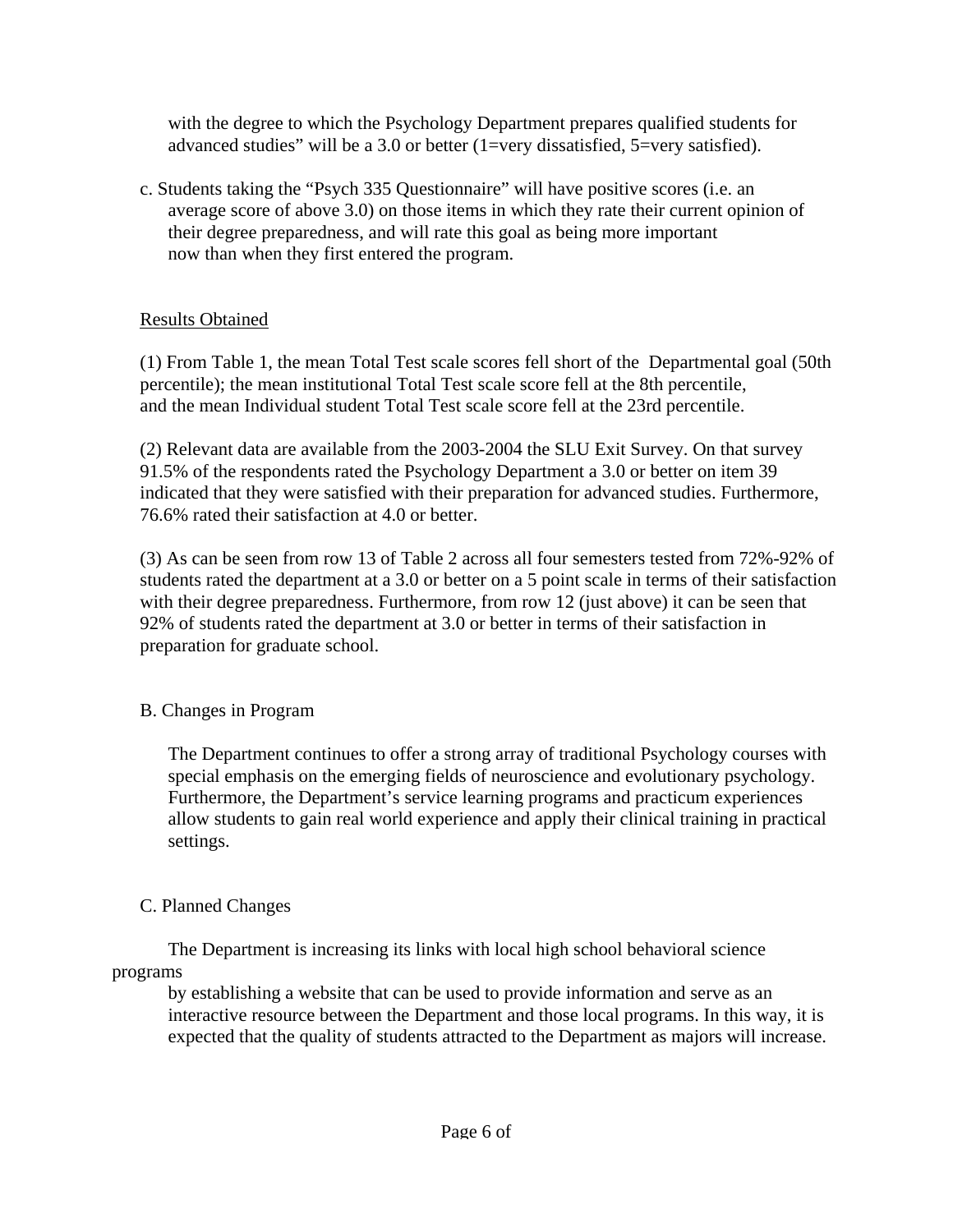#### APPENDIX I

| TABLE 1 -- ETS Exam Results, means and percentiles (Fall, 2004 to Spring, 2005):                                                                                |              |                |              |                         |            |
|-----------------------------------------------------------------------------------------------------------------------------------------------------------------|--------------|----------------|--------------|-------------------------|------------|
|                                                                                                                                                                 |              |                |              |                         | Mean       |
|                                                                                                                                                                 |              |                |              |                         | Percentile |
|                                                                                                                                                                 | Fall<br>2003 | Spring<br>2004 | Fall<br>2004 | Spring                  | Rank       |
| <b>SLU</b><br>N                                                                                                                                                 | ΝA           | NA             | 21           | 2005<br>$\overline{34}$ |            |
|                                                                                                                                                                 |              |                |              |                         |            |
| SLU Means [National Percentile Rank for Individual Students' Test Scores]                                                                                       |              |                |              |                         |            |
| Total Test                                                                                                                                                      |              |                |              | 144.6[23rd] 149.5[??st] | ??st       |
| SLU Means [Institutional National Percentile Rank]                                                                                                              |              |                |              |                         |            |
| Total Test                                                                                                                                                      |              |                |              | 144.6[8th] 149.5[??nd]  | ??th       |
| Subscores:                                                                                                                                                      |              |                |              |                         |            |
| (SLU Mean % Correct) [Institutional National Percentile Rank]                                                                                                   |              |                |              |                         |            |
| Learning &                                                                                                                                                      |              |                |              |                         |            |
| Cognition                                                                                                                                                       |              |                | 49.1[10th]   | 51.9[??nd]              | ??nd       |
| Percept/Comp/Sens/&                                                                                                                                             |              |                |              |                         |            |
| Ethology/Physio.<br>$Clin/Abn/$ &                                                                                                                               |              |                | 50.3[ 7th]   | 52.1[??st]              | ??nd       |
| Personality                                                                                                                                                     |              |                | 47.5[ 4th]   | 49.4[??nd]              | ??nd       |
| Developmental &                                                                                                                                                 |              |                |              |                         |            |
| Social                                                                                                                                                          |              |                | 45.1[ 5th]   | 49.2[??nd]              | ??nd       |
|                                                                                                                                                                 |              |                |              |                         |            |
| Assessment Indicator:<br>(SLU Mean % Correct) [Institutional National Percentile Rank]                                                                          |              |                |              |                         |            |
| Memory &                                                                                                                                                        |              |                |              |                         |            |
| Thinking                                                                                                                                                        |              |                | 44.3[16th]   | 44.9[??th]              | th         |
| Sensory &                                                                                                                                                       |              |                |              |                         |            |
| Physiology                                                                                                                                                      |              |                | 27.5[ 8th]   | 33.6[??th]              | th         |
| Developmental                                                                                                                                                   |              |                | 29.9[ 5th]   | 38.6[??th]              | th         |
| Clinical &<br>Abnormal                                                                                                                                          |              |                | 33.4[ 5th]   | 61.0[??th]              | th         |
|                                                                                                                                                                 |              |                |              |                         |            |
| Social<br>Measurement &                                                                                                                                         |              |                | 44.0[ 7th]   | 56.2[??nd]              | th         |
| Methodology                                                                                                                                                     |              |                | 34.0[ 9th]   | 44.8[??th]              | rd         |
| Notes: Percentiles are in brackets.                                                                                                                             |              |                |              |                         |            |
|                                                                                                                                                                 |              |                |              |                         |            |
| Percentiles of decimal scale scores are approximate (e.g. tables provide the<br>percentiles of Total scale scores of 162 and 163, but the percentile of a Total |              |                |              |                         |            |
| scale score of 162.5 had to be estimated).                                                                                                                      |              |                |              |                         |            |
| Mean Percentile Rank is a simple (i.e. non-weighted) average of percentiles                                                                                     |              |                |              |                         |            |
| across the five semesters included.                                                                                                                             |              |                |              |                         |            |

 Unless otherwise noted, percentile ranks are based upon the national norms provided by latest ETS Comparative Data Guide available for that year.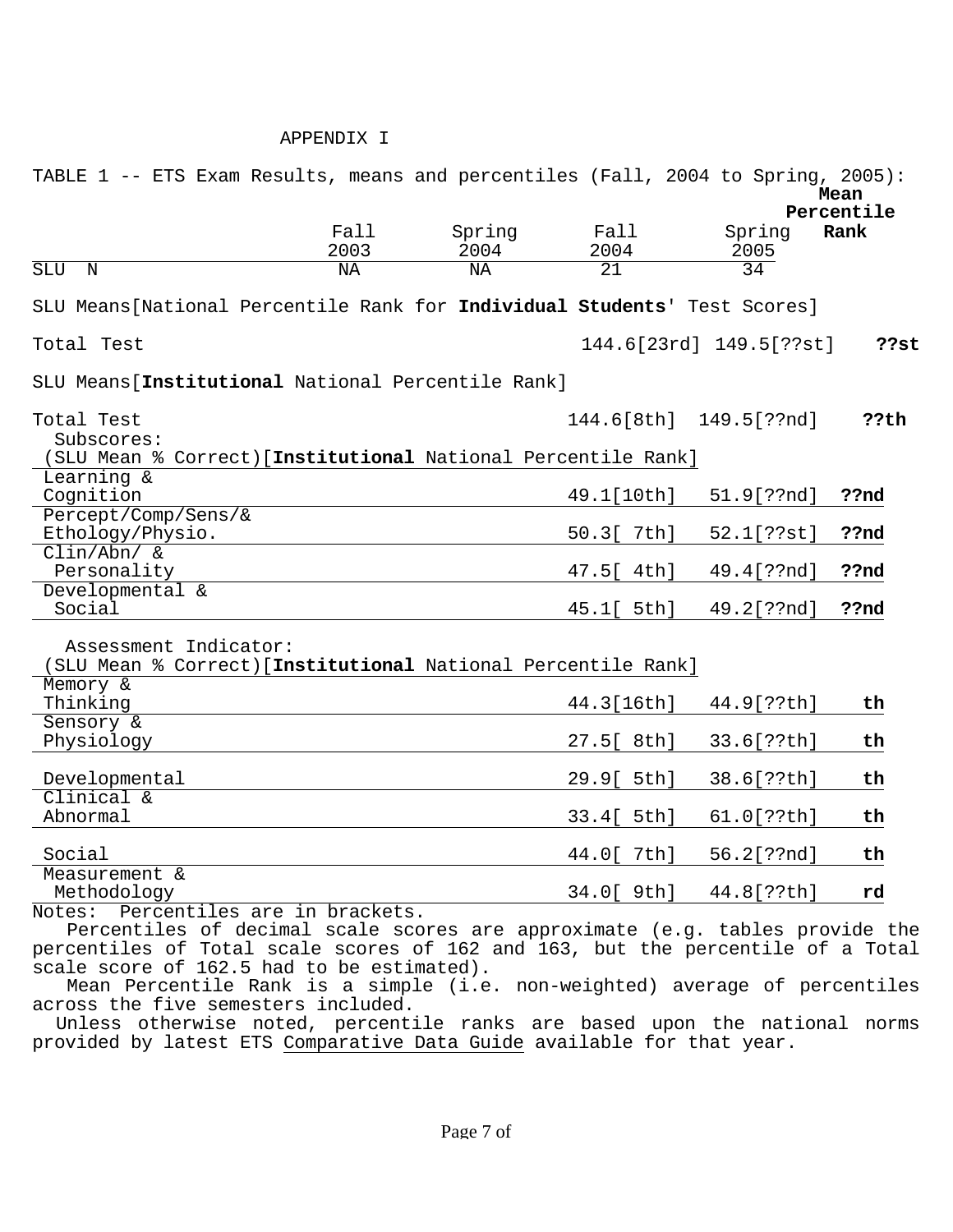#### **TABLE 2: GOAL ATTAINMENT FRAMEWORK**

B.A. Psychology Department of Psychology

Academic Year 2004-05

December 30, 2005

| Expected Outcome                                                                                                                                                         | Much<br>Less<br>than<br>Expected                                            | Less<br>than<br>d | d    | More<br>than<br>Expecte Expecte Expecte<br>d | Much<br>More<br>than<br>Expecte<br>d |
|--------------------------------------------------------------------------------------------------------------------------------------------------------------------------|-----------------------------------------------------------------------------|-------------------|------|----------------------------------------------|--------------------------------------|
| Percentile rank of students on the Major<br><b>Field Achievement Test in Psychology</b>                                                                                  | $\mathbf{X}$                                                                |                   | 50th |                                              |                                      |
| Percentile rank of students on the Major<br>Field Achievement Test in Psychology<br>Learning, Cognition & Perception<br>assessment indicator                             | $\mathbf X$                                                                 |                   | 50th |                                              |                                      |
| Percentile rank of students on the Major<br><b>Field Achievement Test in Psychology</b><br>Sensory & Physiological assessment<br>indicator                               | $\mathbf{X}$                                                                |                   | 50th |                                              |                                      |
| Percentile rank of students on the Major<br>Field Achievement Test in Psychology<br>Developmental assessment indicator                                                   | $\mathbf X$                                                                 |                   | 50th |                                              |                                      |
| Percentile rank of students on the Major<br>Field Achievement Test in Psychology<br>Clinical, Abnormal & Personality<br>assessment indicator                             | $\mathbf X$                                                                 |                   | 50th |                                              |                                      |
| Percentile rank of students on the Major<br>Field Achievement Test in Psychology<br>Social assessment indicator                                                          | $\mathbf X$                                                                 |                   | 50th |                                              |                                      |
| Percentile rank of students on the Major<br>Field Achievement Test in Psychology<br>Measurement & Methodology assessment<br>indicator                                    | $\mathbf X$                                                                 |                   | 50th |                                              |                                      |
| Rate on the "Psych 335 Questionnaire" in<br>terms of success in exposing them to a<br>broad body of knowledge in Psychology<br>and as this being more important now than | 3.0 <= 96% F03<br>$3.0 \le 94\% S04$<br>3.0 <= 100% F04<br>$3.0 = 89\% S05$ |                   | 3.0  |                                              |                                      |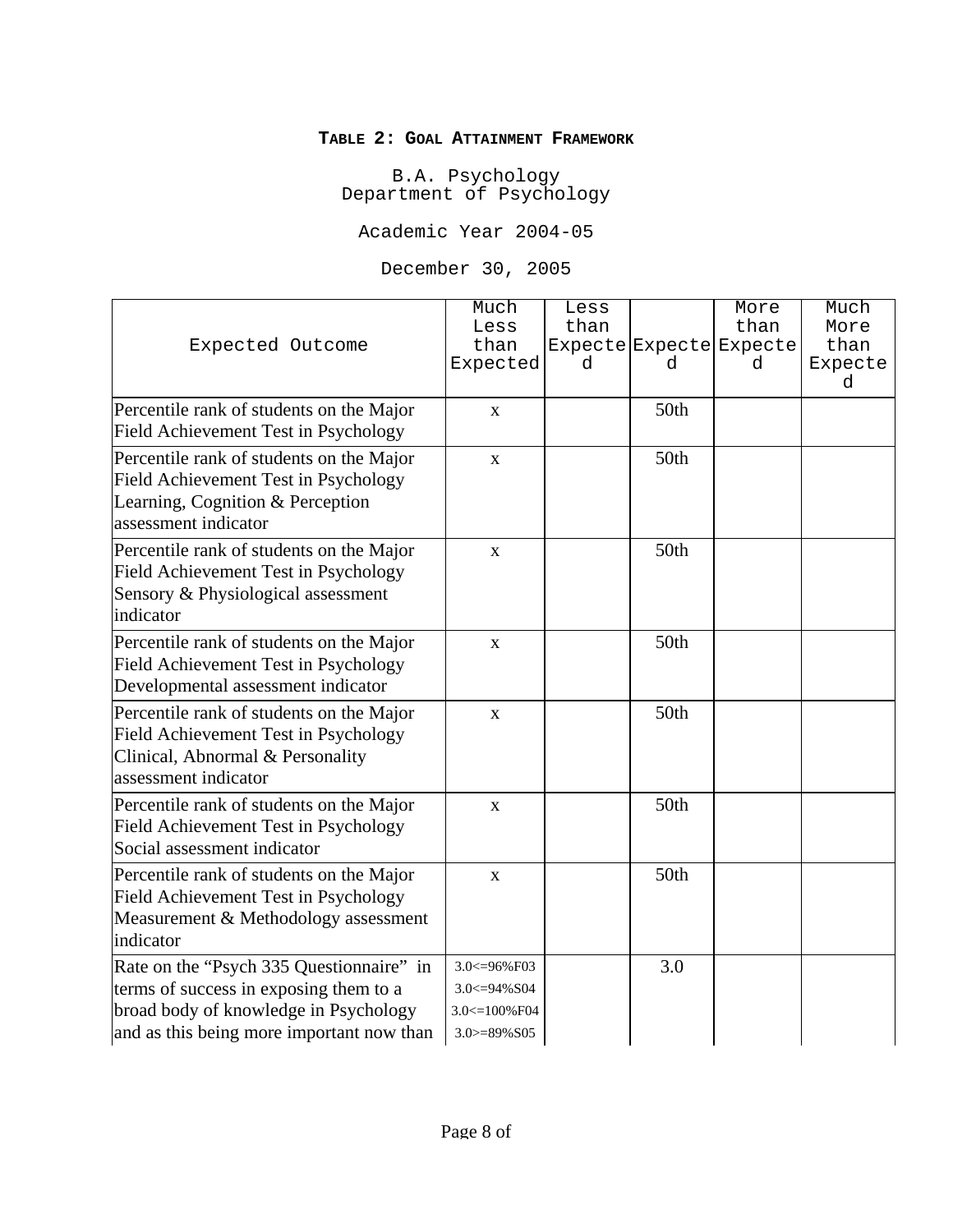| when they took their first psychology                                                                                                                                                                                                                                                                                                                                                                                  |                                                                                                                                                                                                                                                                                                                                     |     |  |
|------------------------------------------------------------------------------------------------------------------------------------------------------------------------------------------------------------------------------------------------------------------------------------------------------------------------------------------------------------------------------------------------------------------------|-------------------------------------------------------------------------------------------------------------------------------------------------------------------------------------------------------------------------------------------------------------------------------------------------------------------------------------|-----|--|
| course. (questions 12-14).                                                                                                                                                                                                                                                                                                                                                                                             |                                                                                                                                                                                                                                                                                                                                     |     |  |
| In a required upper level research class<br>(Psyc 335), psychology majors will<br>produce a written manuscript of<br>publishable quality from beginning to end<br>that requires the student to be able to<br>conceptualize the targeted phenomenon<br>into scientific research terms, and generate<br>one or more testable hypotheses                                                                                  |                                                                                                                                                                                                                                                                                                                                     |     |  |
| % students rating themselves as being able<br>to demonstrate the following skills with<br>only minimal supervision--collect data, do<br>background research, formulate a set of<br>hypotheses, write up an Introduction<br>section, write up a methods section, graph<br>data, use statistics, write results section,<br>and write discussion section, based on the<br>"Psych 335 Questionnaire" (questions 21-<br>31) | F03 X=80%<br>$Hi=100\%$ run<br>subs.; Lo=50%<br>graph data<br>S04 X=78%<br>$Hi=100%$<br>collect data;<br>$Lo=39\%$ use<br>advanced stats.<br>$F04 X=67%$<br>$Hi=100\%$ run<br>subs. & collect<br>data; $Lo=22$<br>graph data &<br>use advanced<br>stats.<br>$S05 X=76%$<br>Hi=100% write<br>intro; Lo=40%<br>use advanced<br>stats. | 80% |  |
| % of alumni who are currently pursuing an<br>advanced degree in the Behavioral<br>Sciences, according to the SLU<br>Undergraduate Alumni Survey                                                                                                                                                                                                                                                                        | <b>NA</b>                                                                                                                                                                                                                                                                                                                           | 25% |  |
| % of students who indicate they are<br>satisfied with their preparation for graduate<br>school on the SLU Exit Survey<br>(preparedness question #39)                                                                                                                                                                                                                                                                   | $3.0 \leq 92\%$<br>2003-04<br>Survey                                                                                                                                                                                                                                                                                                | 3.0 |  |
| Average score on the "Psyc 335<br>Questionnaire" on those items in which<br>they rate their current opinion of their<br>degree preparedness (questions 15-17)                                                                                                                                                                                                                                                          | F03 73% 3.0<<br>S04 72% 3.0<<br>F04 92% $3.0<$<br>S05 76% 3.0<                                                                                                                                                                                                                                                                      | 3.0 |  |
| % of alumni who are attending graduate                                                                                                                                                                                                                                                                                                                                                                                 | <b>NA</b>                                                                                                                                                                                                                                                                                                                           | 80% |  |